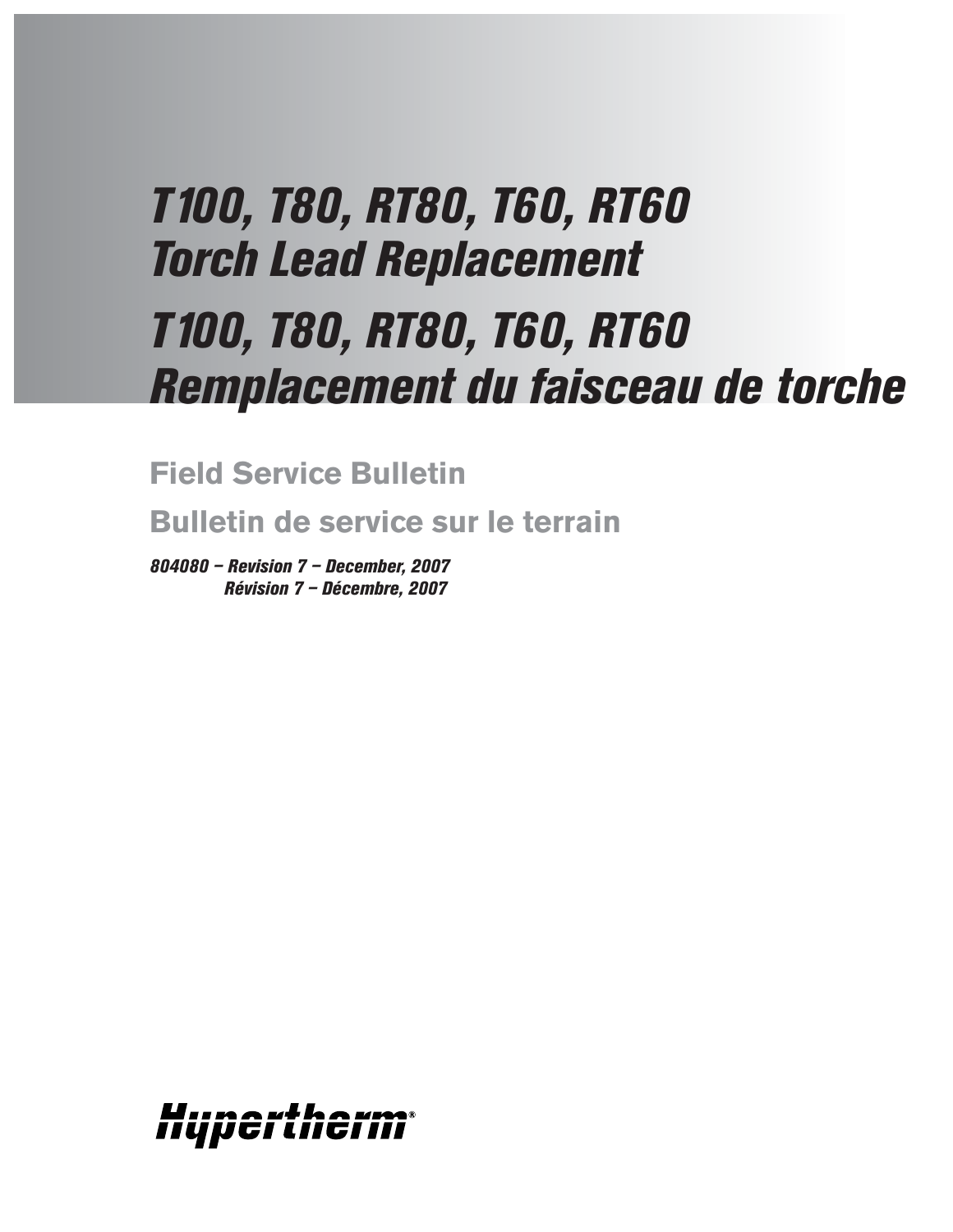

## **Introduction**

#### **Purpose**

Describes necessary steps to replace the torch lead in the T100, T80, RT80, T60 hand torch leads assembly.

#### **Tools and materials needed**

#2 Phillips screw driver 7/16" and1/2" wrenches Needle Nose pliers T10 Torx driver

## **Kit contents**

**Kit 128636**

| Part number        | <b>Description</b>                                    | Quantity |
|--------------------|-------------------------------------------------------|----------|
| 027889<br>129677   | Retaining ring<br>50 ft T80 hand torch leads assembly |          |
| <b>Kit 128637</b>  |                                                       |          |
| <b>Part number</b> | <b>Description</b>                                    | Quantity |
| 027889<br>129678   | Retaining ring<br>25 ft T80 hand torch leads assembly | 1<br>1   |
| <b>Kit 128681</b>  |                                                       |          |
| Part number        | <b>Description</b>                                    | Quantity |
| 027889<br>129744   | Retaining ring<br>25 ft T60 hand torch leads assembly |          |
| <b>Kit 128682</b>  |                                                       |          |
| Part number        | <b>Description</b>                                    | Quantity |
| 027889<br>129743   | Retaining ring<br>50 ft T60 hand torch leads assembly | 1        |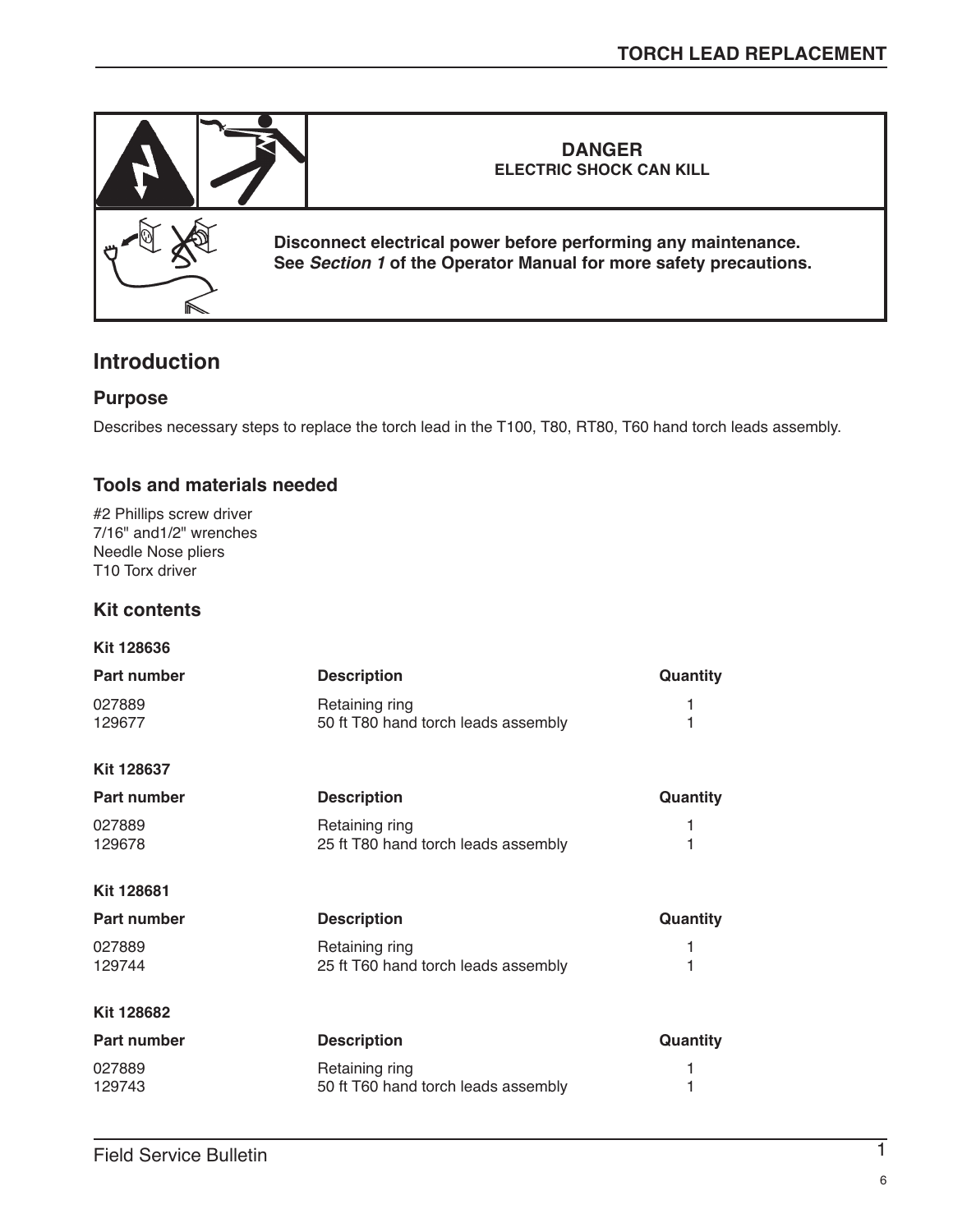## **TORCH LEAD REPLACEMENT**

#### **Kit 128752**

| <b>Part number</b> | <b>Description</b>                                     | Quantity          |
|--------------------|--------------------------------------------------------|-------------------|
| 027889<br>129785   | Retaining ring<br>50 ft T100 hand torch leads assembly | 1<br>1            |
| <b>Kit 128755</b>  |                                                        |                   |
| <b>Part number</b> | <b>Description</b>                                     | Quantity          |
| 027889<br>129766   | Retaining ring<br>25 ft T100 hand torch leads assembly | 1<br>1            |
| Kit 128893         |                                                        |                   |
| Part number        | <b>Description</b>                                     | Quantity          |
| 027889<br>129002   | Retaining ring<br>75 ft T100 hand torch leads assembly | 1<br>1            |
| <b>Kit 128829</b>  |                                                        |                   |
| <b>Part number</b> | <b>Description</b>                                     | Quantity          |
| 027889<br>129855   | Retaining ring<br>25 ft RT80 hand torch leads assembly | 1<br>$\mathbf{1}$ |
| <b>Kit 128830</b>  |                                                        |                   |
| Part number        | <b>Description</b>                                     | Quantity          |
| 027889<br>129856   | Retaining ring<br>50 ft T80 hand torch leads assembly  | 1<br>1            |
| <b>Kit 128922</b>  |                                                        |                   |
| <b>Part number</b> | <b>Description</b>                                     | Quantity          |
| 027889<br>229020   | Retaining ring<br>25 ft RT60 hand torch leads assembly | 1<br>1            |
| Kit 128923         |                                                        |                   |
| <b>Part number</b> | <b>Description</b>                                     | Quantity          |
| 027889<br>229021   | Retaining ring<br>50 ft RT60 hand torch leads assembly | 1<br>1            |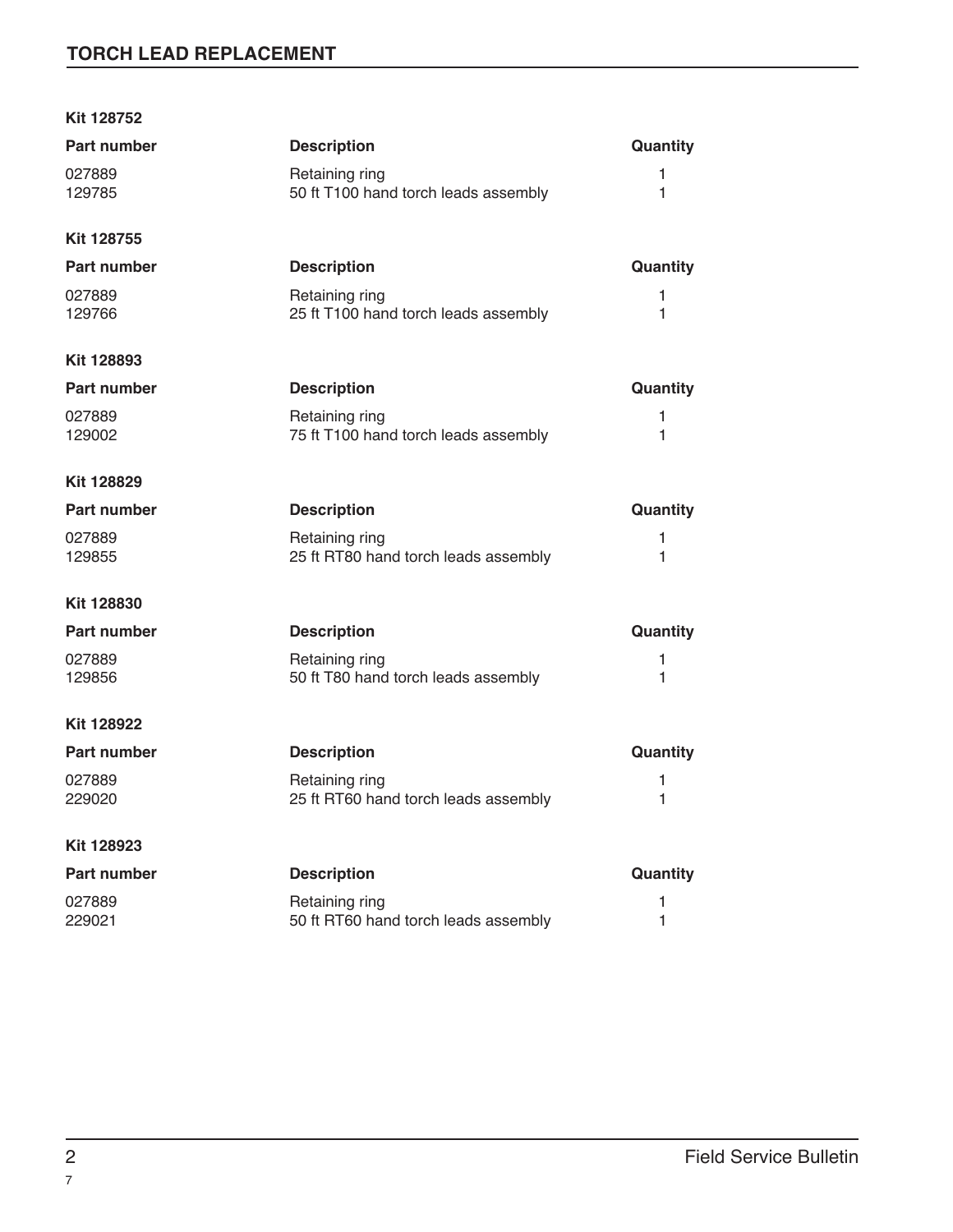

## **Remove handles**

- 1. Disconnect the power and remove the torch lead from the power supply. See Section 3 of the Operator Manual.
- 2. Remove the consumables.
- 3. Remove the screws using a T10 Torx driver.
- 4. Remove the handles. Note: Open the handles slowly so that the spring is not lost.



# **Remove Torch Body**

- 1. Remove the retaining ring using needle nose pliers. Discard the retaining ring. Remove the plunger terminal from the plunger.
- 2. Remove the cap sensor wires.
- 3. Remove the torch body from the torch lead using 7/16" (11 mm) and 1/2" (or adjustable) wrenches.
- 4. Remove the start switch from the torch lead.
- 5. Discard the torch lead.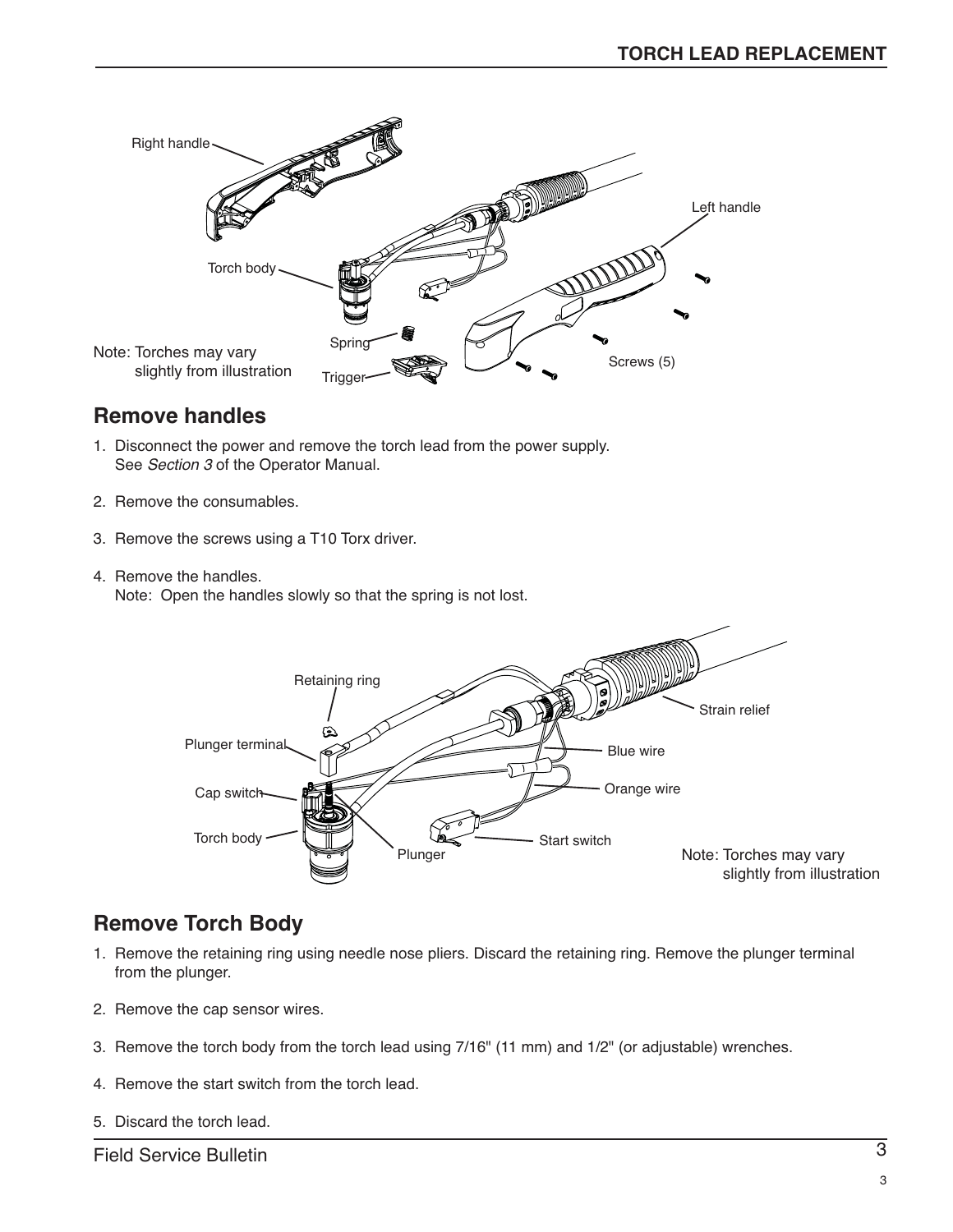

**RT80, RT60**

# **Attach New Torch Lead**

1. Attach the torch body to the new torch lead using 7/16" (11 mm) and 1/2" (or adjustable) wrenches.

Note: Align the strain relief with the handle before tightening the nut. See the illustration on page 5.

2. Attach the cap sensor wires as shown.

Note: Route the wires straight back from the posts on the cap sensor switch. See the inset illustration above.

- 3. Attach the plunger terminal to the plunger. Secure the wire by crimping the new retaining ring onto the top of the plunger using needle nose pliers.
- 4. Attach the start switch to the torch lead.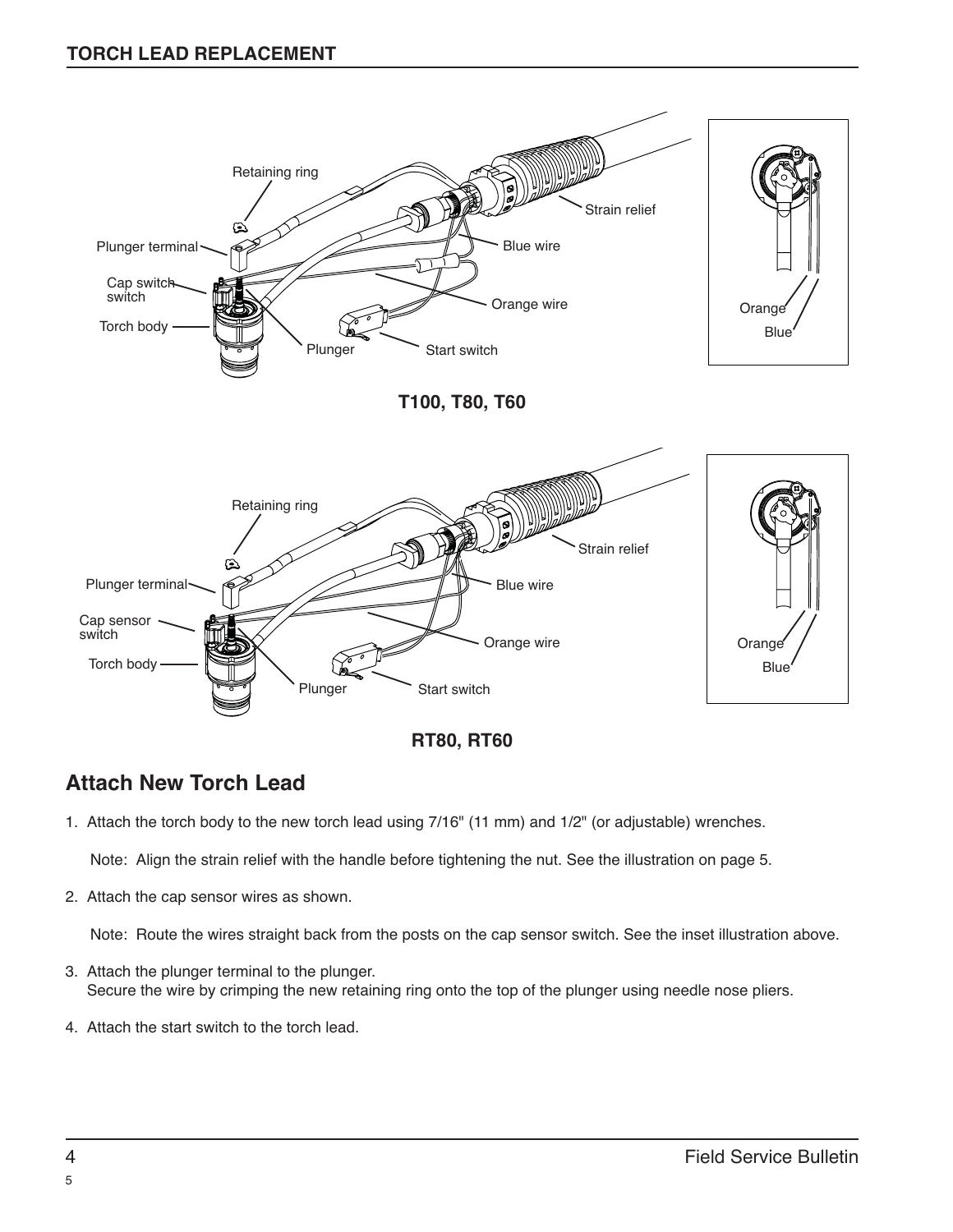



## **Install Handles**

1. Place the torch into the right handle and route the wires as shown above.

Note: Route the wires underneath the torch body.

- 2. Place the trigger and spring into the handle as shown above.
- 3. Attach the left handle with the supplied screws using a T10 Torx driver.

Note: Verify that the wires will not be pinched when the left handle is attached.

- 4. Connect the torch lead to the power supply and connect the power. See Section 3 of the Operator Manual.
- 5. Verify that the cap off sensor works properly:
	- A. Turn ON the power supply.
	- B. The torch cap and fault LEDs should illuminate.
	- C. Turn OFF the power supply.
	- D. Install the consumables.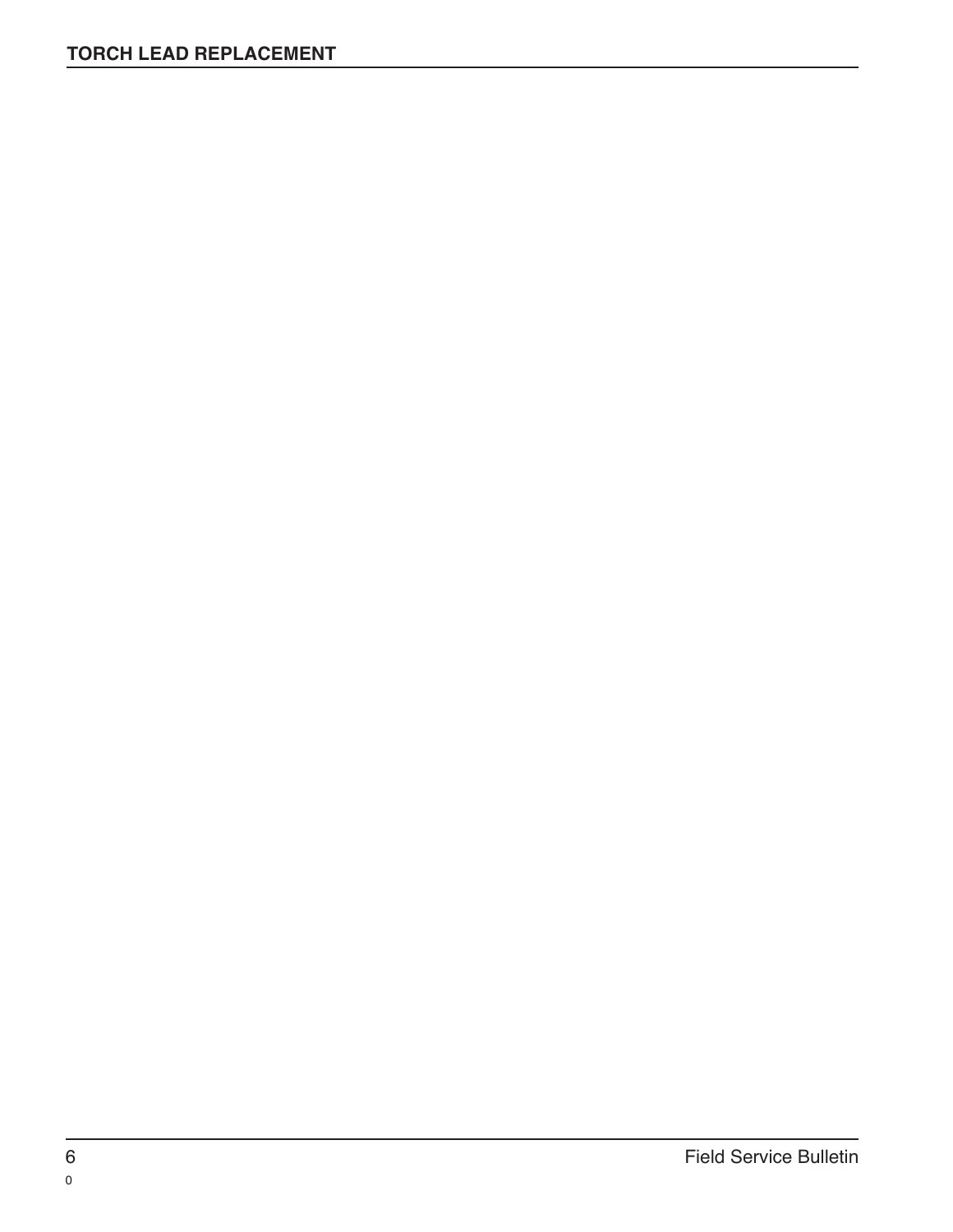

## **Introduction**

## **Objet**

Description des étapes nécessaires pour remplacer le faisceau des torches manuelles T100, T80, RT80, T60.

#### **Outils et matériaux nécessaires**

Tournevis Phillips N° 2 10 mm (7/16") and 13 mm (1/2") clés (ou clés à molette) Pince à bec effilé T10 Tournevis à pointe crénelée

## **Composition du nécessaire**

#### **Nécessaire 128636**

| N° de référence   | <b>Description</b>                                                  | Quantité |
|-------------------|---------------------------------------------------------------------|----------|
| 027889<br>129677  | Bague de retenue<br>Faisceau de torche manuelle T80 50 pi (15.2 m)  |          |
| Nécessaire 128637 |                                                                     |          |
| N° de référence   | <b>Description</b>                                                  | Quantité |
| 027889<br>129678  | Bague de retenue<br>Faisceau de torche manuelle T80 25 pi (7.62 m)  |          |
| Nécessaire 128681 |                                                                     |          |
| N° de référence   | <b>Description</b>                                                  | Quantité |
| 027889<br>129744  | Bague de retenue<br>Faisceau de torche manuelle T60 25 pi (7.62 m)  |          |
| Nécessaire 128682 |                                                                     |          |
| N° de référence   | <b>Description</b>                                                  | Quantité |
| 027889<br>129743  | Bague de retenue<br>Faisceau de torche manuelle T60 50 pi (15.24 m) |          |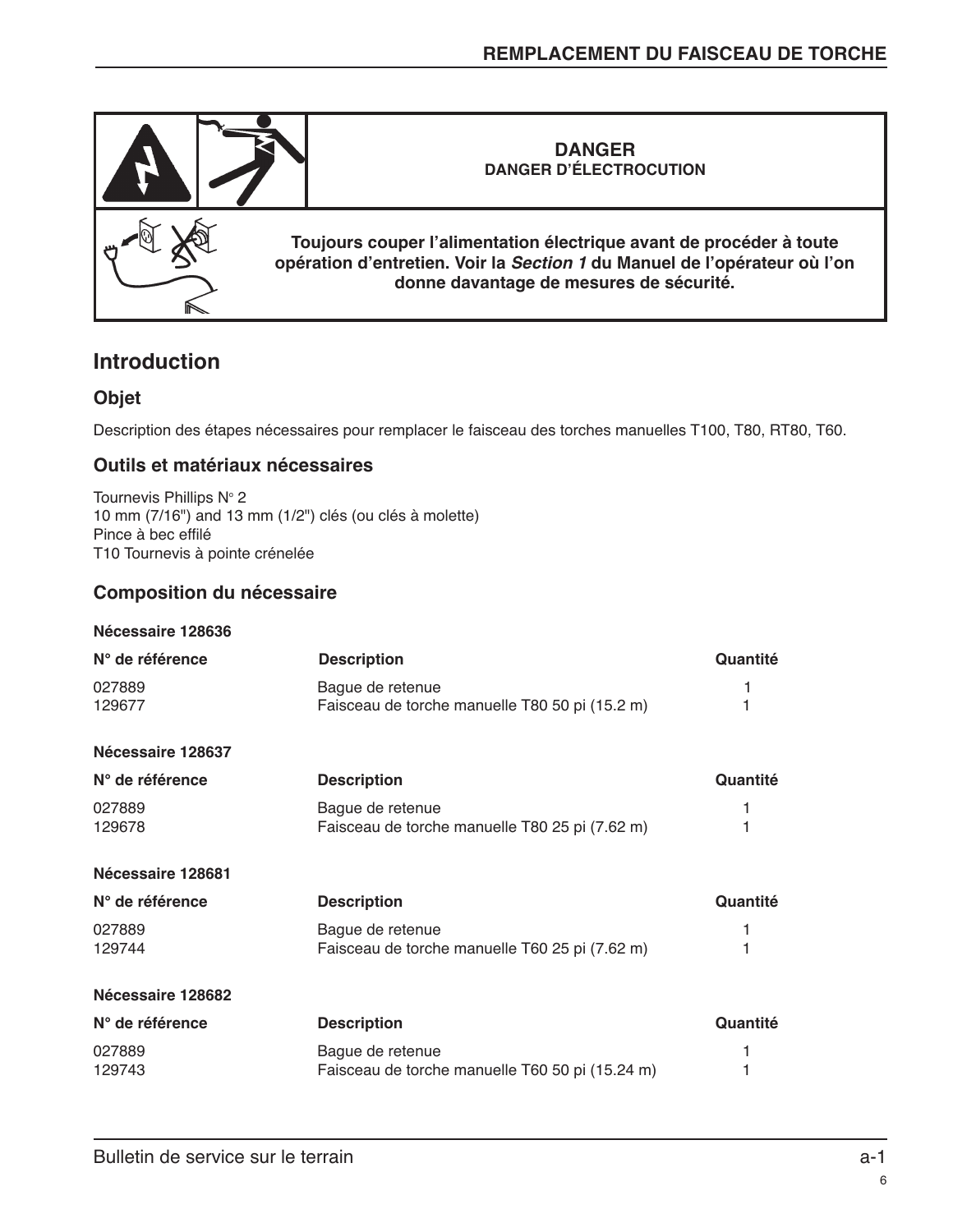| Nécessaire 128752 |                                                                      |          |
|-------------------|----------------------------------------------------------------------|----------|
| N° de référence   | <b>Description</b>                                                   | Quantité |
| 027889<br>129785  | Bague de retenue<br>Faisceau de torche manuelle T100 50 pi (15.24 m) | 1<br>1   |
| Nécessaire 128755 |                                                                      |          |
| N° de référence   | <b>Description</b>                                                   | Quantité |
| 027889<br>129766  | Bague de retenue<br>Faisceau de torche manuelle T100 25 pi (7.62 m)  | 1<br>1   |
| Nécessaire 128893 |                                                                      |          |
| N° de référence   | <b>Description</b>                                                   | Quantité |
| 027889<br>129002  | Bague de retenue<br>Faisceau de torche manuelle T100 75 pi (22.86 m) | 1<br>1   |
| Nécessaire 128829 |                                                                      |          |
| N° de référence   | <b>Description</b>                                                   | Quantité |
| 027889<br>129855  | Bague de retenue<br>Faisceau de torche manuelle T80 25 pi (7.62 m)   | 1<br>1   |
| Nécessaire 128830 |                                                                      |          |
| N° de référence   | <b>Description</b>                                                   | Quantité |
| 027889<br>129856  | Bague de retenue<br>Faisceau de torche manuelle T80 50 pi (15.24 m)  | 1<br>1   |
| Nécessaire 128922 |                                                                      |          |
| N° de référence   | <b>Description</b>                                                   | Quantité |
| 027889<br>229020  | Bague de retenue<br>Faisceau de torche manuelle T60 25 pi (7.62 m)   | 1<br>1   |
| Nécessaire 28923  |                                                                      |          |
| N° de référence   | <b>Description</b>                                                   | Quantité |
| 027889<br>229021  | Bague de retenue<br>Faisceau de torche manuelle T60 50 pi (15.24 m)  | 1<br>1   |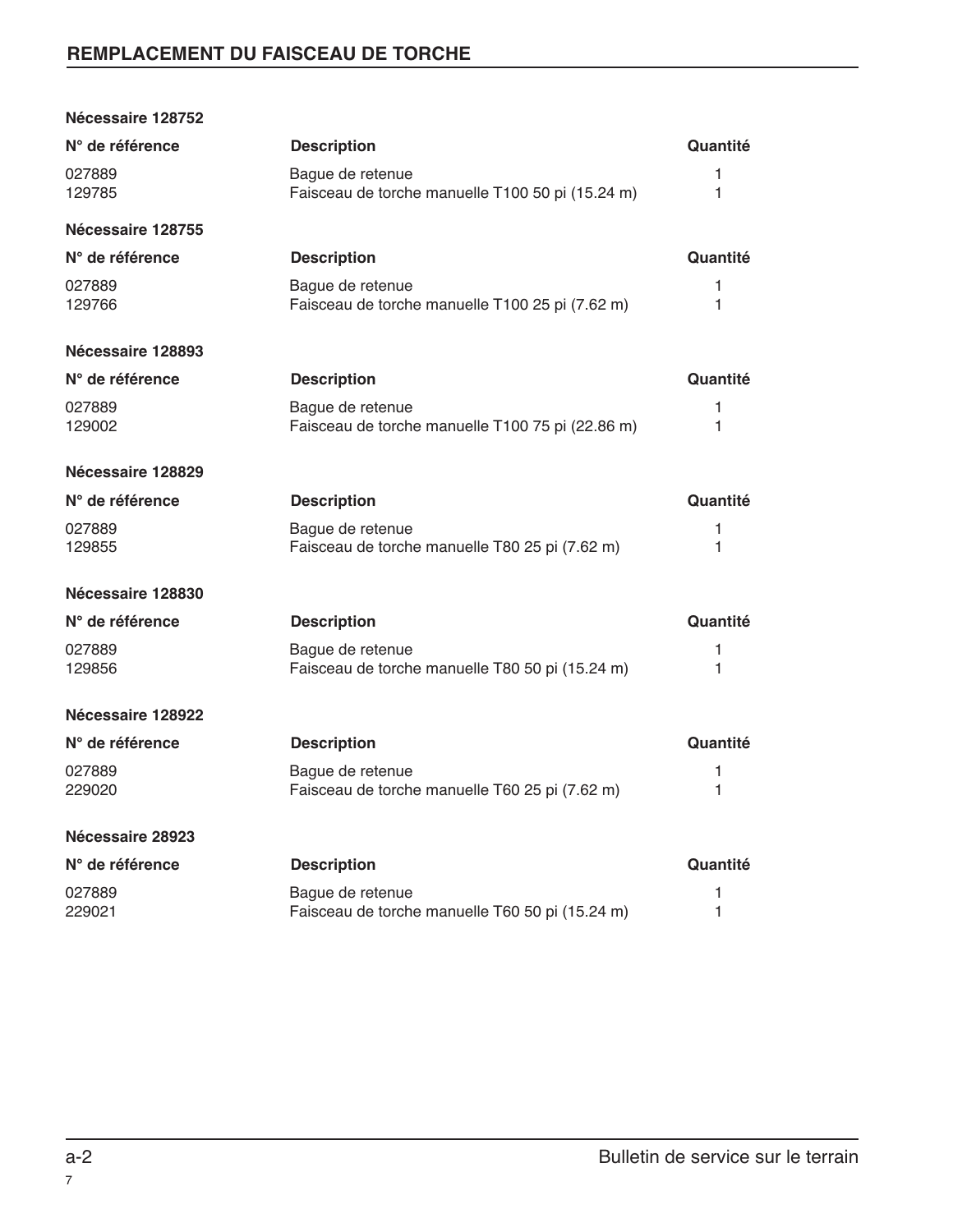

# **Déposer les demi-poignées**

- 1. Déconnecter l'alimentation électrique et débrancher le faisceau de torche de la source de courant. Voir la Section 3 du Manuel de l'opérateur pour plus d'information.
- 2. Déposer les consommables.
- 3. Desserrer les vis en utilisant le tournevis Torx T10.
- 4. Déposer les demi-poignées.

Note : Ouvrir lentement les demi-poignées de façon à ne pas perdre le ressort.



# **Déposer le corps de la torche**

- 1. Déposer la bague de retenue en utilisant la pince à bec effilé. Jeter la bague de retenue. Enlever la cosse du plongeur.
- 2. Enlever les fils du capteur de buse.
- 3. Déposer le corps de torche du faisceau en utilisant les clés 11 mm (7/16 po) et 13 mm (1/2 po) (ou clés à molette).
- 4. Enlever l'interrupteur de démarrage du faisceau de torche.
- 5. Jeter le faisceau de torche.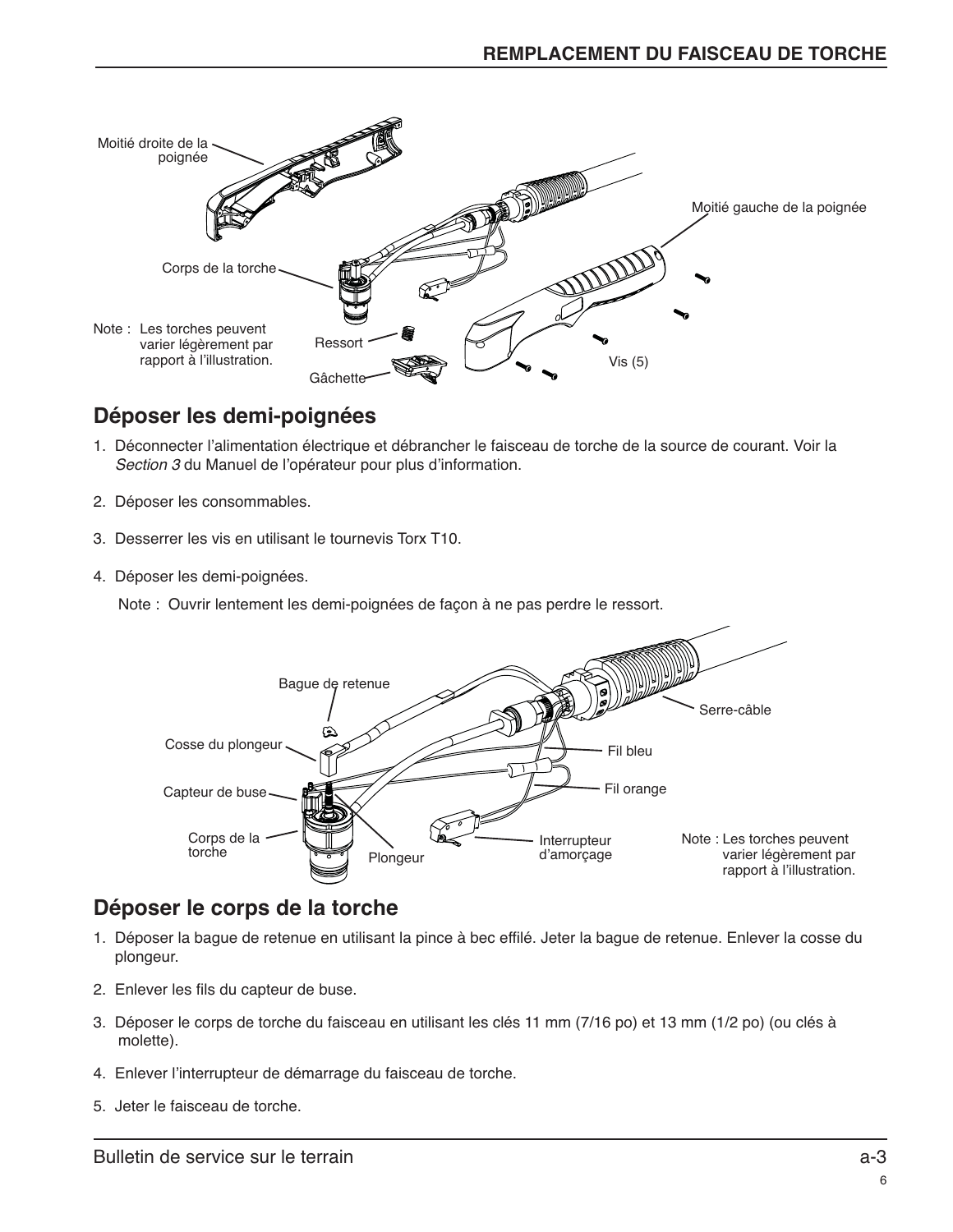

**RT80, RT60**

# **Fixer le nouveau faisceau de torche**

1. Fixer le corps de torche au faisceau de torche neuf en utilisant des clés de 7/16 po (10 mm) et ? po (13 mm) (ou clés à molette).

Note : Aligner le serre-câble sur la poignée avant de serrer l'écrou. Voir l'illustration à la page a-5.

2. Fixer les fils du capteur de buse comme on l'indique sur l'illustration.

Note : Acheminer les fils droits à partir de la tige de l'interrupteur du capteur de buse. Voir l'illustration dans l'encadré.

- 3. Fixer la cosse du plongeur. Fixer le fil en sertissant la nouvelle bague de retenue sur le plongeur en utilisant la pince à bec effilé.
- 4. Fixer l'interrupteur d'amorçage au faisceau de torche.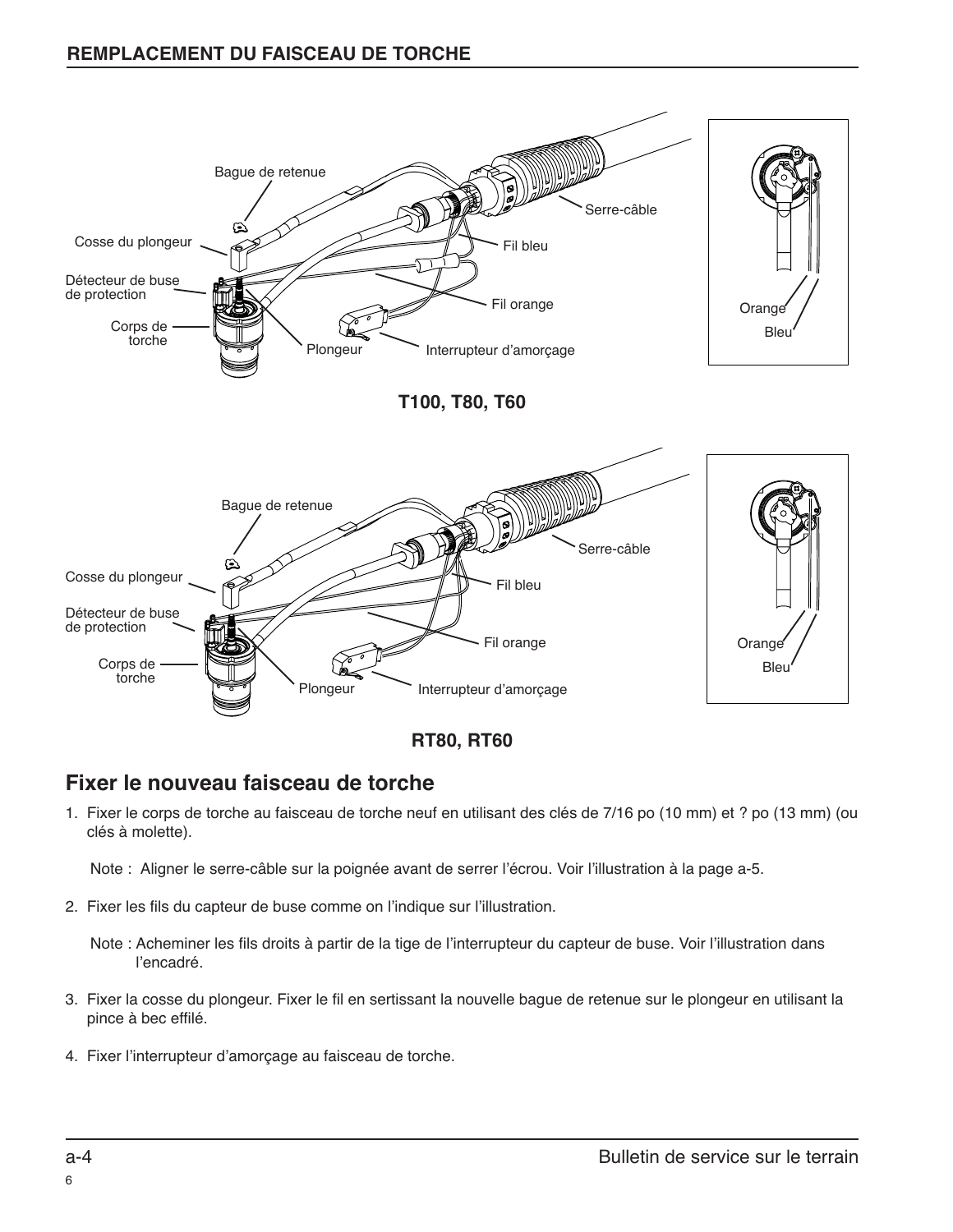



# **Monter les demi-poignées**

1. Placer la torche dans la demi-poignée droite et faire passer les fils comme on le voit ci-avant.

Note : Acheminer les fils sous le corps de torche.

- 2. Placer la gâchette et le ressort dans la poignée comme on le voit ci-avant.
- 3. Fixer la demi-poignée gauche en utilisant les vis fournies à l'aide d'un tournevis Torx T10.

Note : Vérifier que les fils ne sont pas pincés quand on fixe la demi-poignée gauche.

- 4. Connecter le faisceau de torche à la source de courant et connecter l'alimentation. Voir la Section 3 du Manuel de l'opérateur pour plus d'information.
- 5. Vérifier que le capteur fonctionne correctement.
	- A. Mettre la source de courant sous tension.
	- B. Les DEL de buse et d'anomalie doivent s'allumer.
	- C. Mettre la source de courant hors tension.
	- D. Monter les consommables.